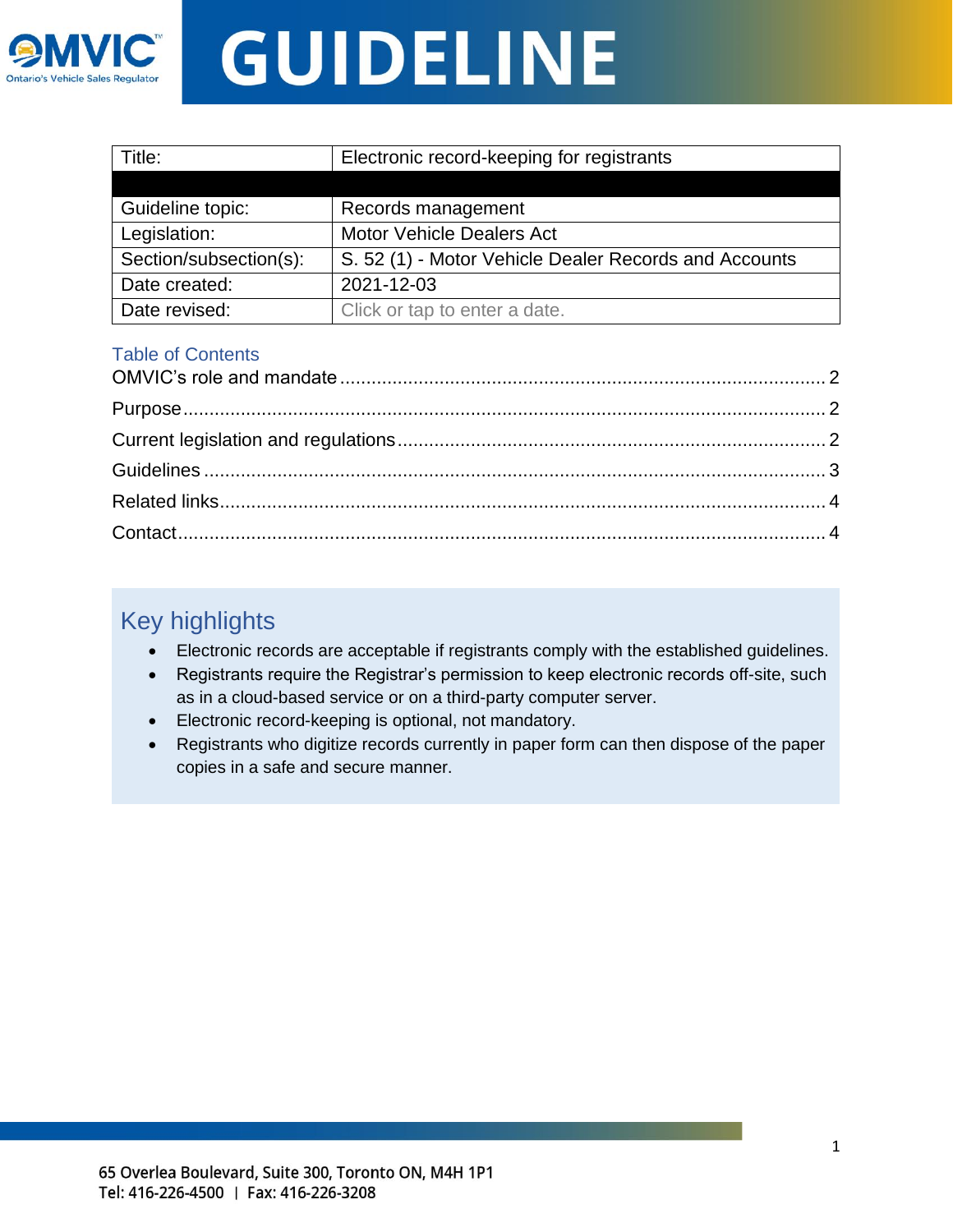

### OMVIC's role and mandate

The Ontario Motor Vehicle Industry Council (OMVIC) administers and enforces the [Motor](https://www.ontario.ca/laws/statute/02m30/v15)  [Vehicle Dealers Act, 2002](https://www.ontario.ca/laws/statute/02m30/v15) (MVDA), its regulations and code of ethics, as well as relevant sections of the Consumer Protection Act (CPA), on behalf of Ontario's Ministry of Government and Consumer Services. OMVIC's mandate is to maintain a fair and informed marketplace by protecting the rights of consumers, enhancing industry professionalism, and ensuring fair, honest, and open competition for registered motor vehicle dealers.

### <span id="page-1-0"></span>Purpose

Just as OMVIC and other organizations are doing, many registrants are moving to electronic records management and paperless processes. These processes allow for quick retrieval and effective organization of files and free up physical space that registrants can use for other purposes. All these changes have resulted in an increased need for registrants to manage and

maintain records electronically. The current legislation doesn't speak specifically to electronic record keeping.

Several registered dealers have asked for OMVIC's position regarding the creation, maintenance and management of electronic records and whether electronic records comply with the relevant legislation and regulations.



As a result, in the fall of 2021, OMVIC consulted

stakeholders, including industry associations, and asked for their views on what guidance OMVIC can provide on electronic record-keeping.

This document reflects that advice and is intended to support the industry in meeting the most appropriate current standards.

## <span id="page-1-1"></span>Current legislation and regulations

There are several sections of Ontario Regulation 333/08 – including S.52, 53, 54 and others – that set out the required records that registered dealers must maintain and how long they must be retained. Specifically, the registered dealer must keep a record of all employees, positions they hold, dates of employment, how much they are paid, proof of payment, records related to the financing of the business, etc. The dealer must also keep records related to:

- All motor vehicles that come into the dealer's possession for the purpose of trade;
- Sales of new and used vehicles;
- Lease agreements, trade-ins, consignments agreements;
- The people associated with the dealer, as defined in S. 1(2) of the MVDA; and
- All financial transactions, including loan agreements and credit arrangements.

Dealers must also ensure that they are familiar with the MVDA's requirements for access to documents and files. For example, when a representative of the Registrar requests records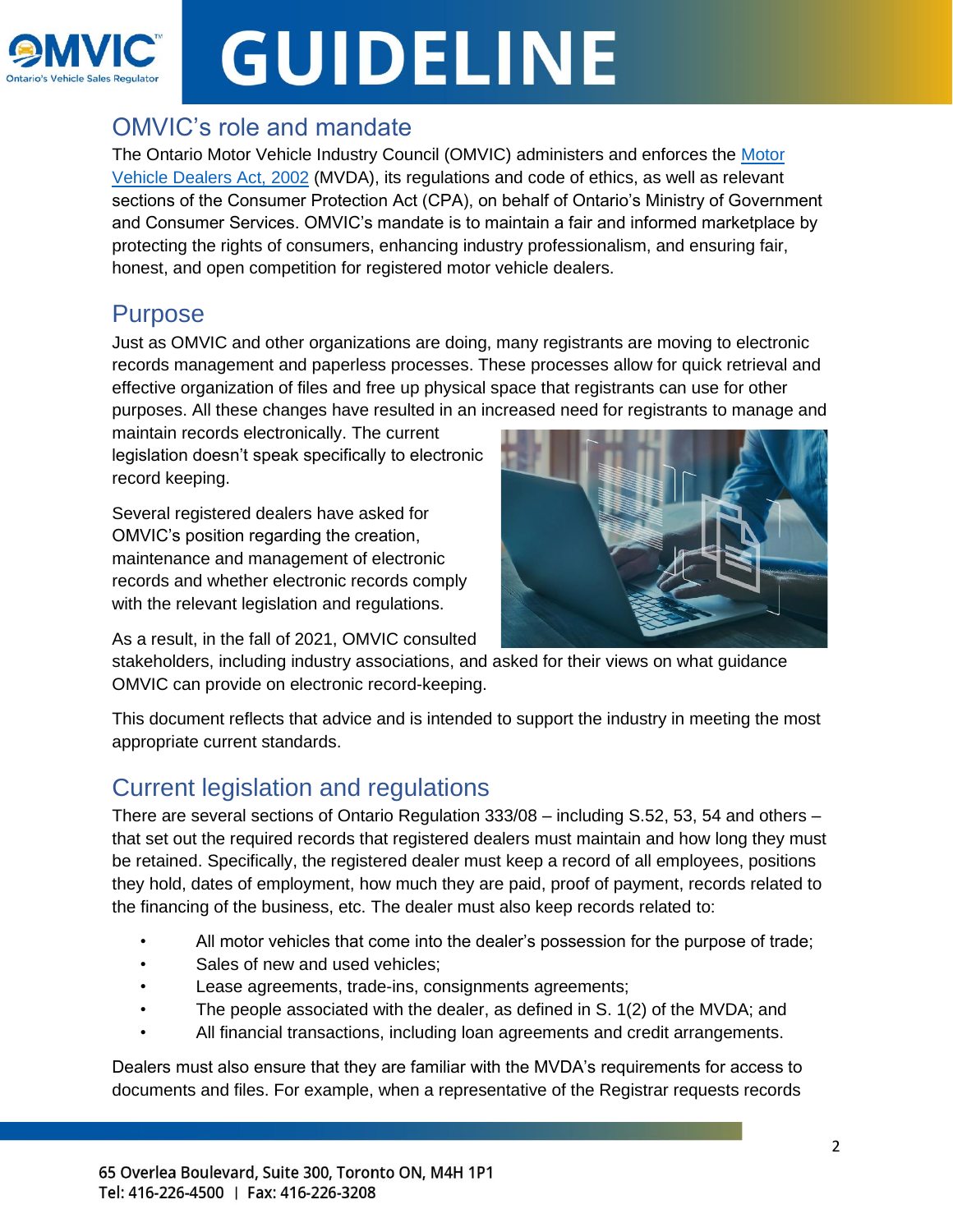

under Section 14 of the MVDA, such as when there has been a complaint, they can request information from the dealer. There is an additional requirement under Section 15 of the MVDA that the dealer provide the relevant records related to inspection without obstruction.

Registrants must keep these records for six years at a location approved by the Registrar. The format in which these records must be maintained is not specified within the MVDA, nor is the treatment of original documents, backup copies, or the disposal of records.

Generally, other provinces share similar legislative requirements to Ontario concerning records management. Only British Columbia and Quebec specify acceptable formats in which records may be maintained. Respectively, these are set out via policy citing that written records include electronic records, and the other relating to consumer protection legislation where the format is acceptable provided the consumer can easily retain it and print it.

Regardless of any guidelines or other documents OMVIC might produce, it is always advisable for registrants to ensure that their records meet the needs of their financial institutions and other regulatory bodies, such as the Canada Revenue Agency. They should also seek and obtain independent legal advice where necessary.

### <span id="page-2-0"></span>**Guidelines**

**Subject to the Guidelines below, registrants may keep electronic records (either instead of or alongside paper records) and remain in compliance with the law, regulations, and Code of Ethics.** Electronic record-keeping is an option, not a requirement. Registrants who wish to continue only keeping physical records may do so.

Sections 31 and/or 56 of Ontario Regulation 333/08 of the MVDA require registrants to notify the Registrar in writing within five days of any change in address for service. This requirement for approval of the Registrar extends to Registrants who choose to keep electronic records in a location controlled by a third party. This requirement would include, for example, records that are kept on an off-site server or in a cloud-based storage system.

OMVIC also recommends that registrants who are considering moving to electronic recordkeeping, and those who have already done so, should ensure that any electronic records that are created or reproduced:

- Are kept safe and secure, protected by the necessary software, such as firewalls and encryption packages, to be accessible only to those entitled to view them, such as those in control of the dealership.
- Are subject to regular security audits to ensure their integrity.
- Remain confidential and cannot be used to violate provincial privacy or other laws and regulations, even if those laws and regulations are outside OMVIC's jurisdiction.
- Are backed up regularly to a secondary source, such as a cloud service or external hard drive, in case of erasure, theft or corruption.
- In a format that that meets the requirements to be easily printed if requested by inspectors, consumers, or others with the right to access the material (e.g., PDF). PDFs can be either scanned copies or documents created initially in digital form.